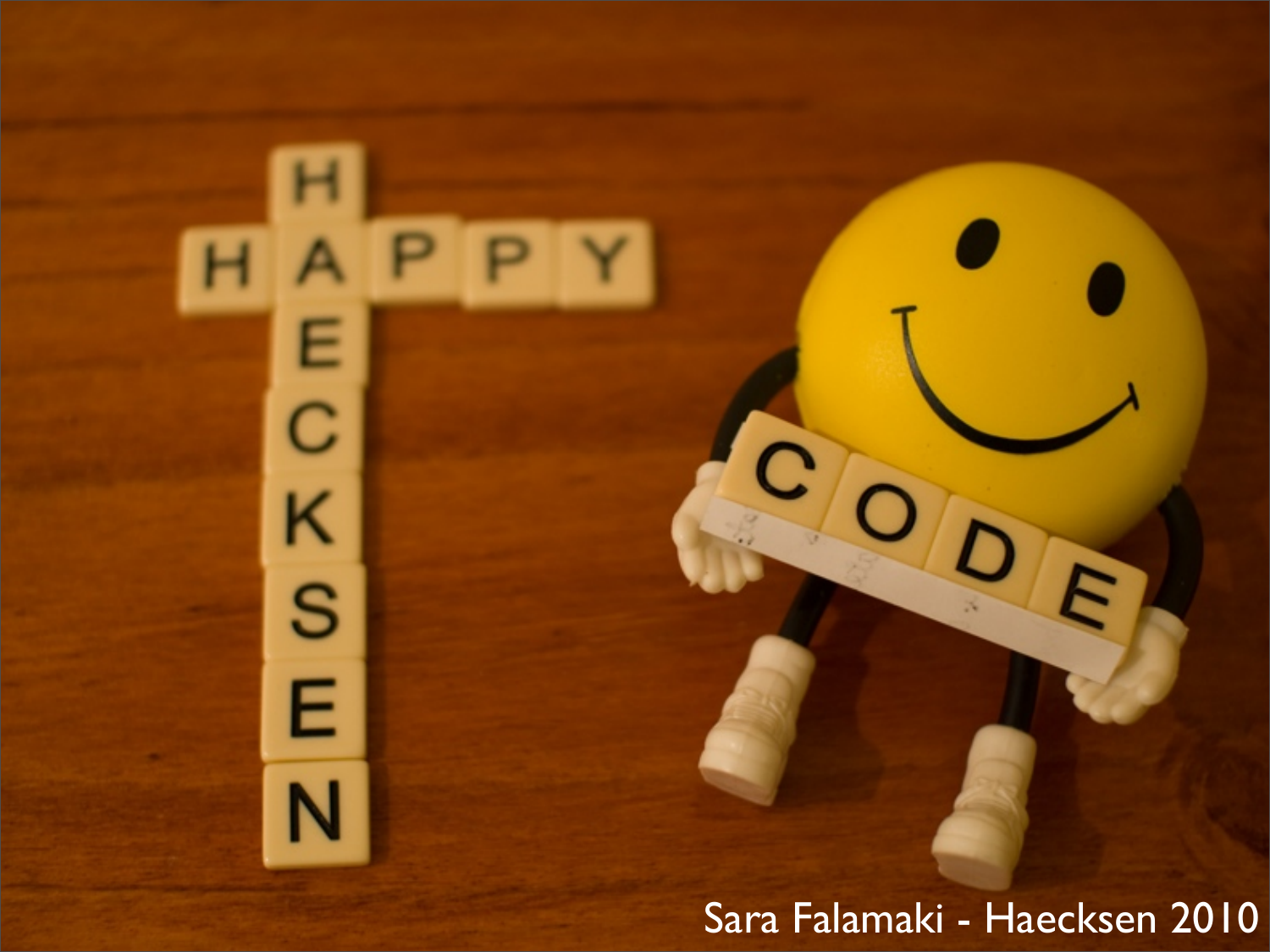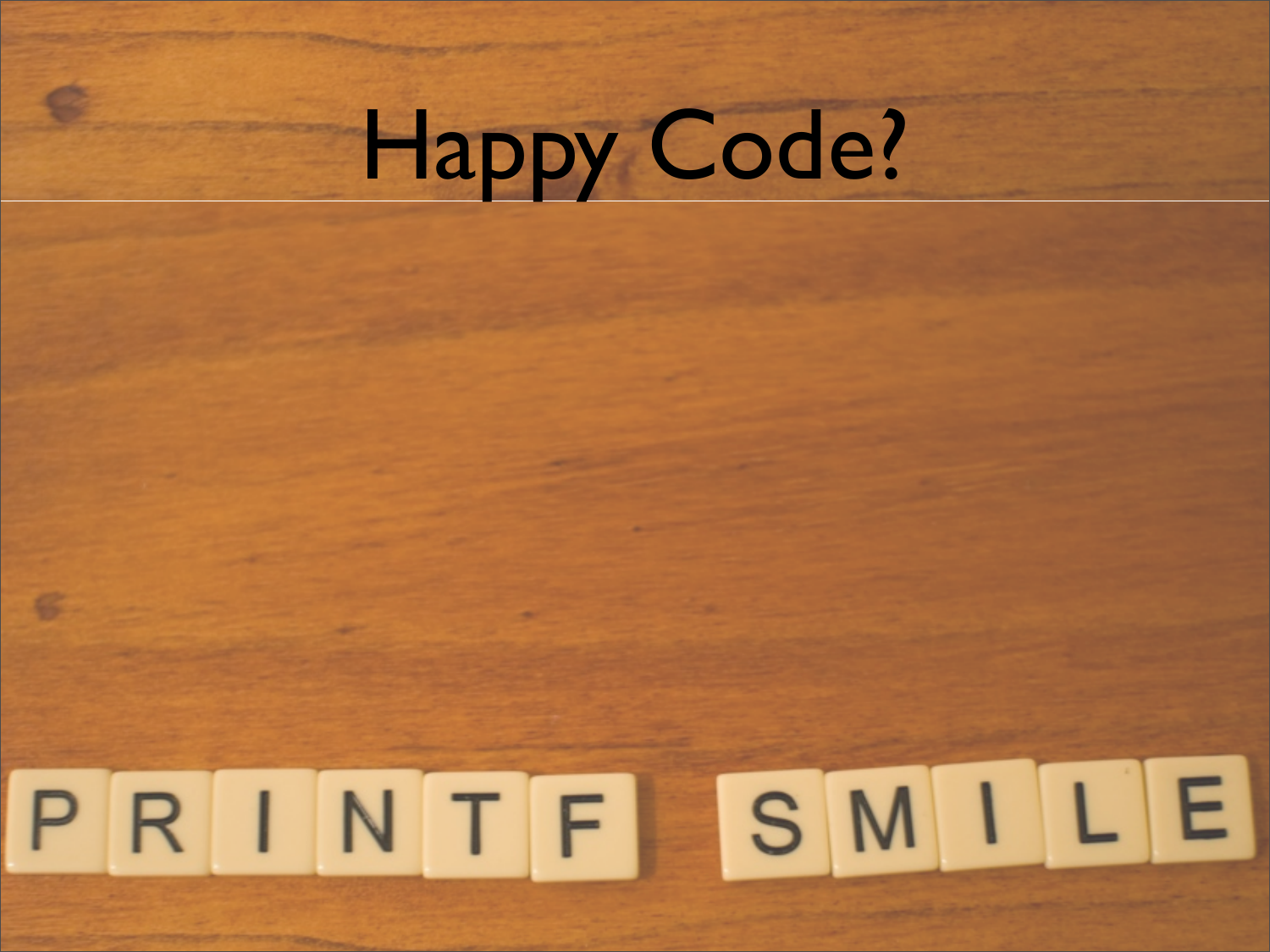

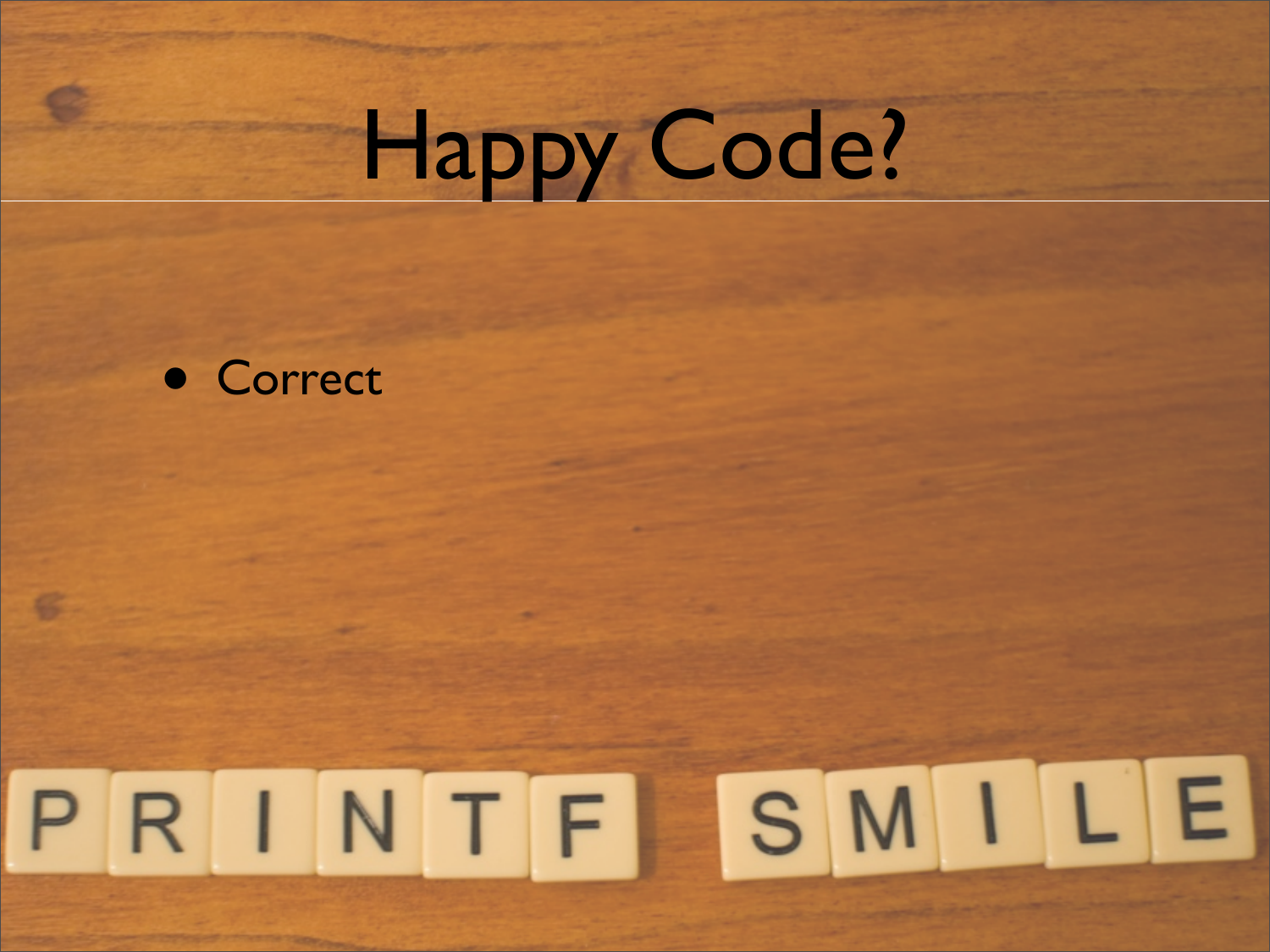• Correct • Understandable

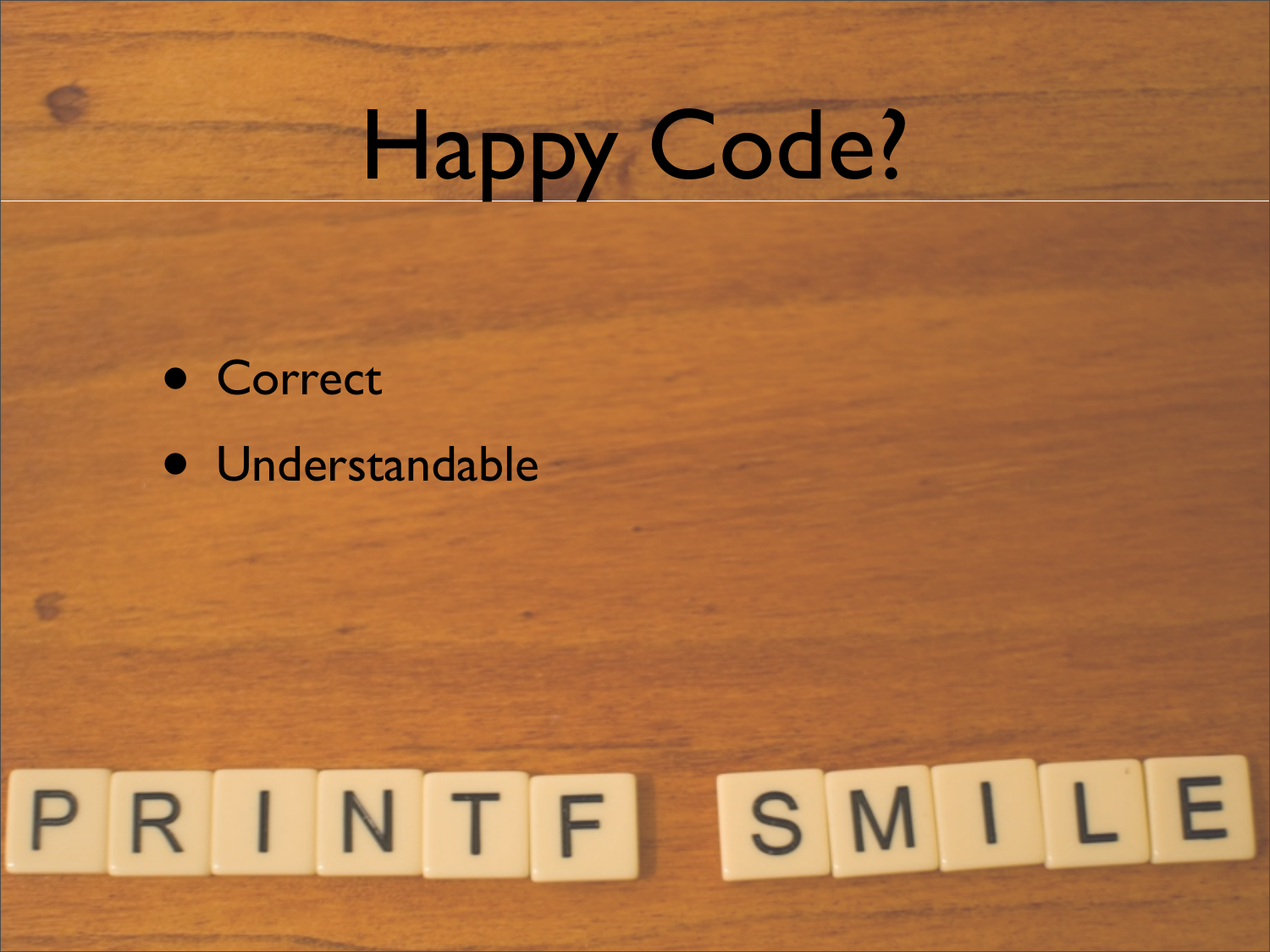- Correct • Understandable
- Efficient

# PRINTFISMILE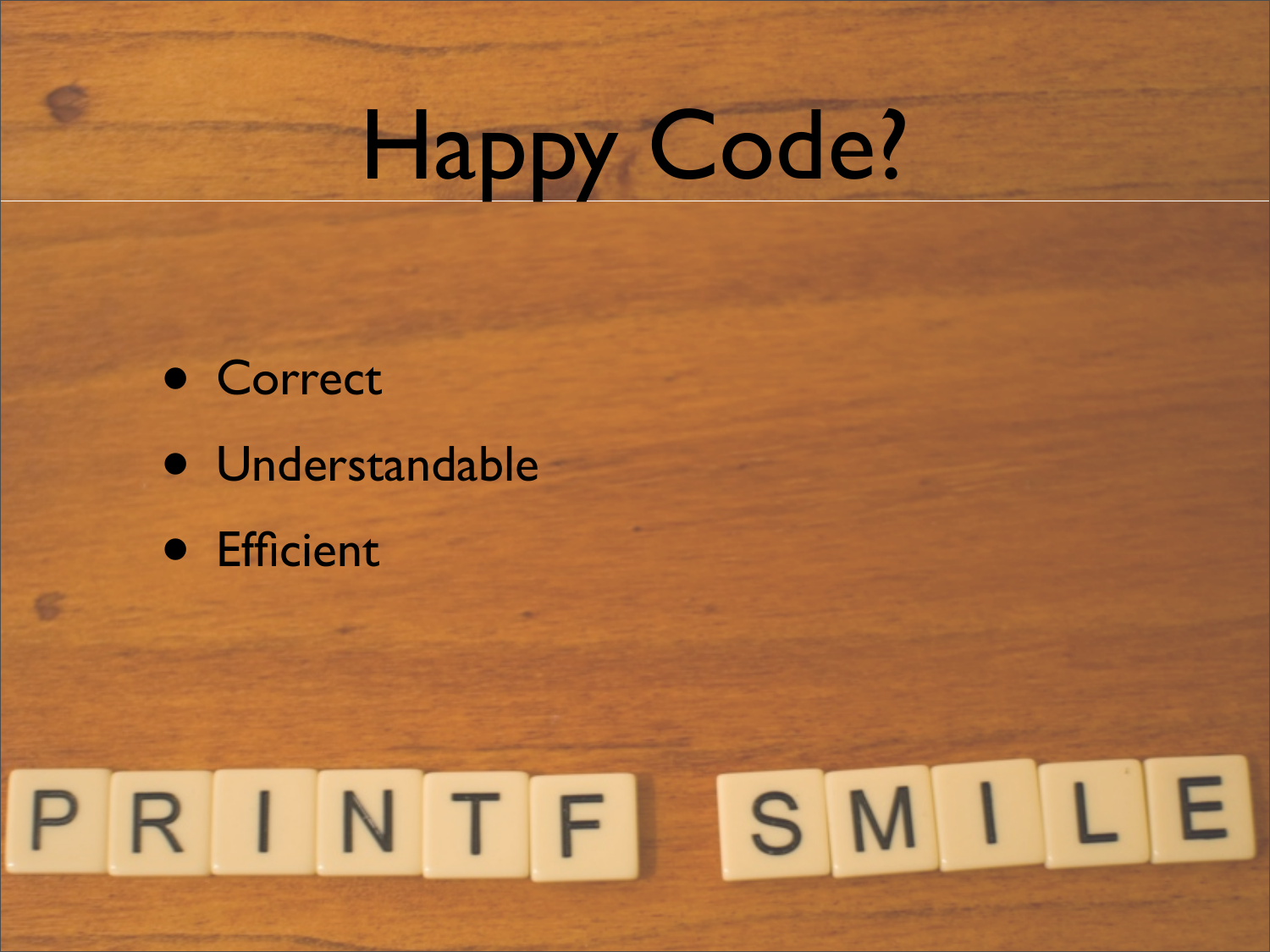- Correct • Understandable • Efficient
- Testable

# PRINTFISMILE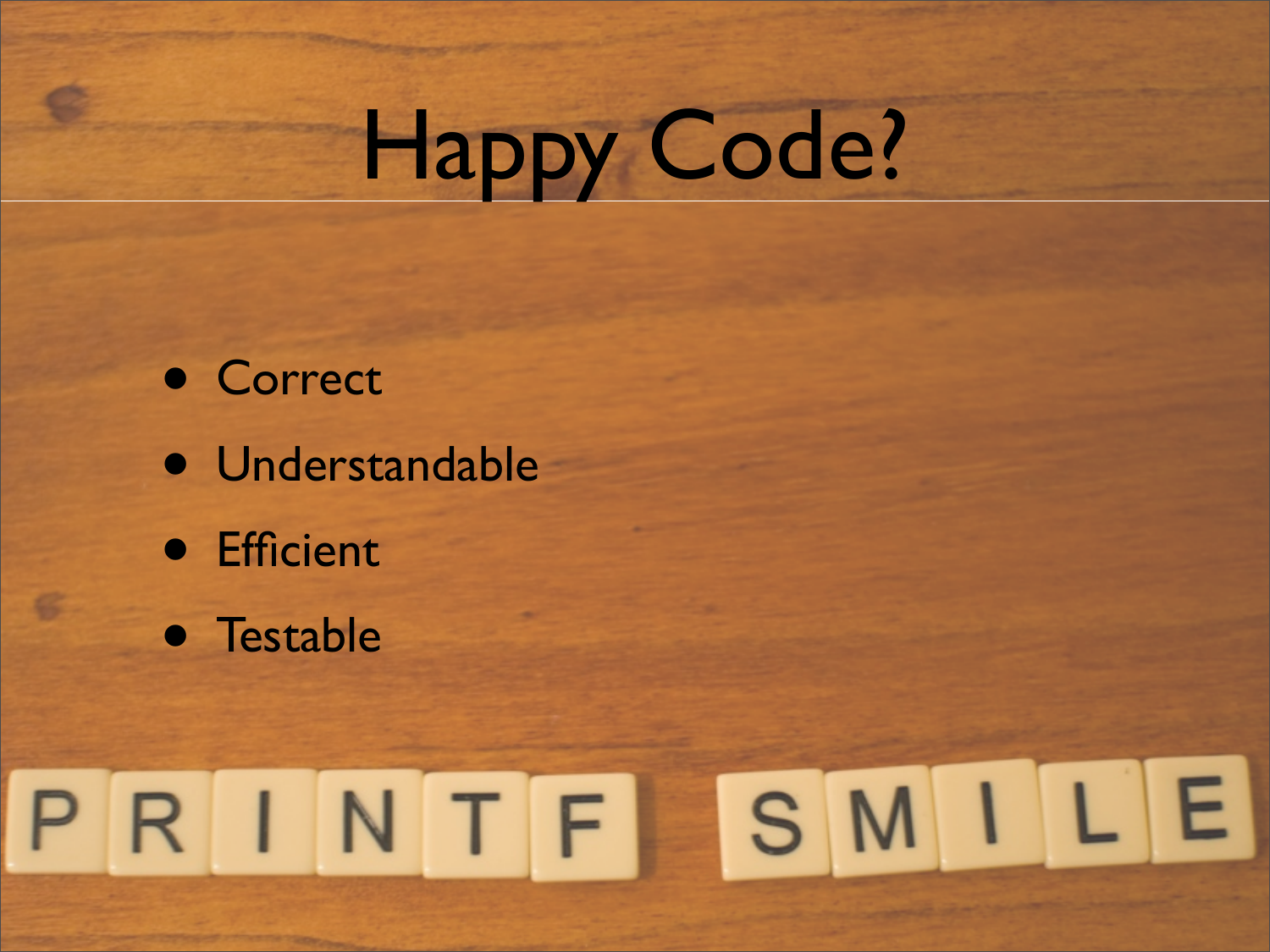- Correct
- Understandable
- Efficient
- Testable
- Supportable<br>PRINTFISMILE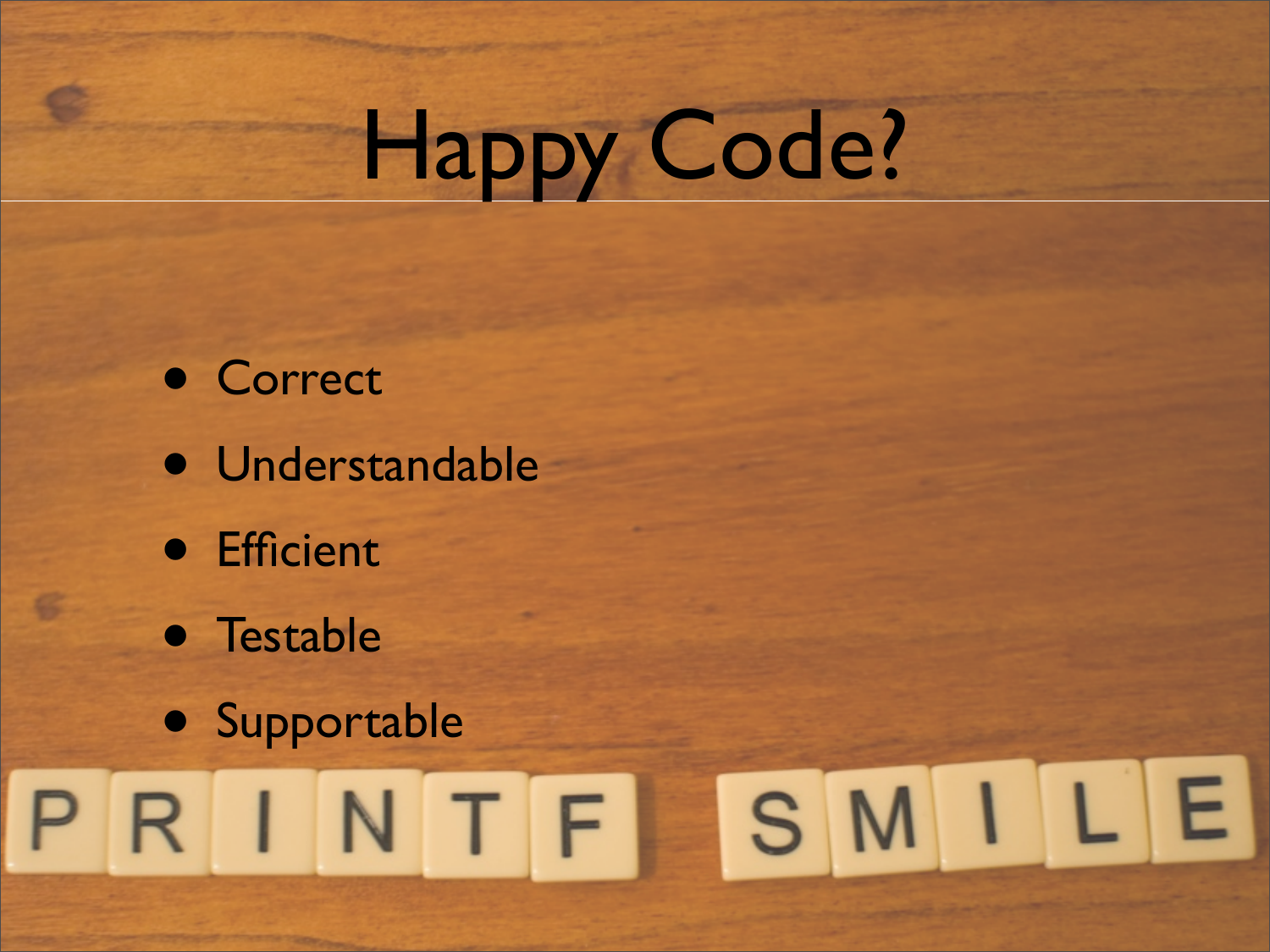#### Happy Programmers What makes programmers happy?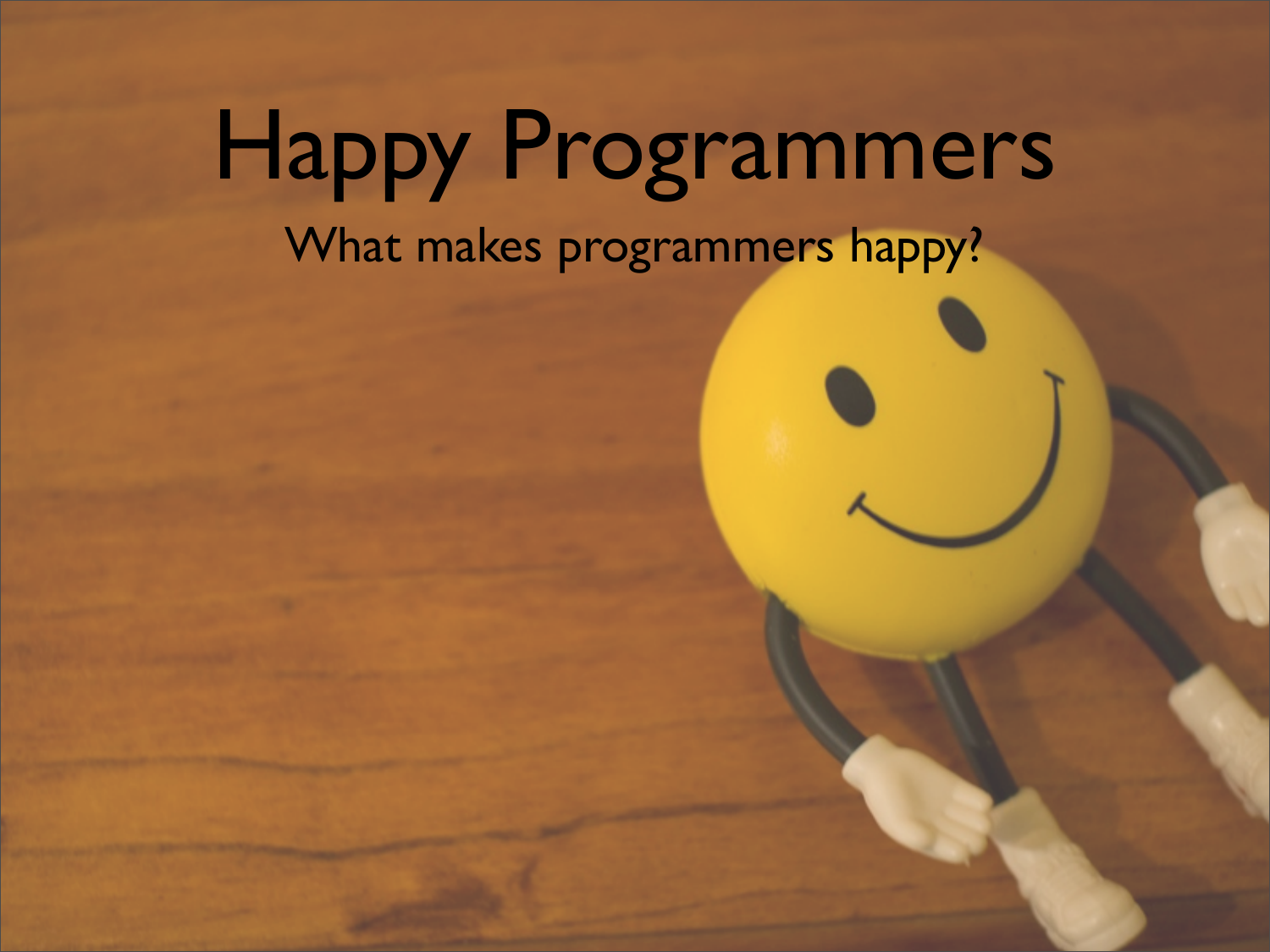## Happy Programmers?

- Good Tools
- Good Policies
- Good Colleagues!
- Happy Code!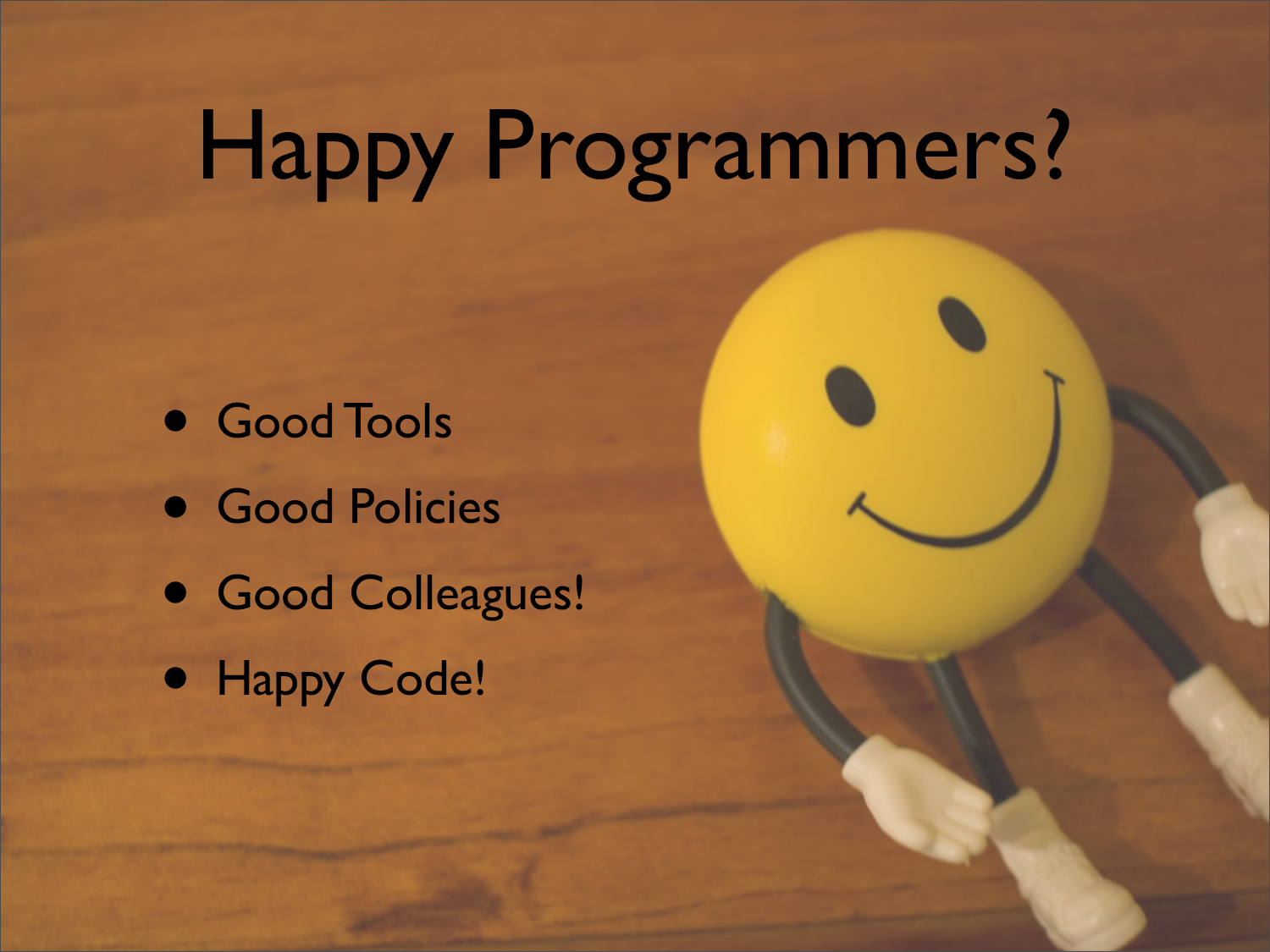# The Right Tools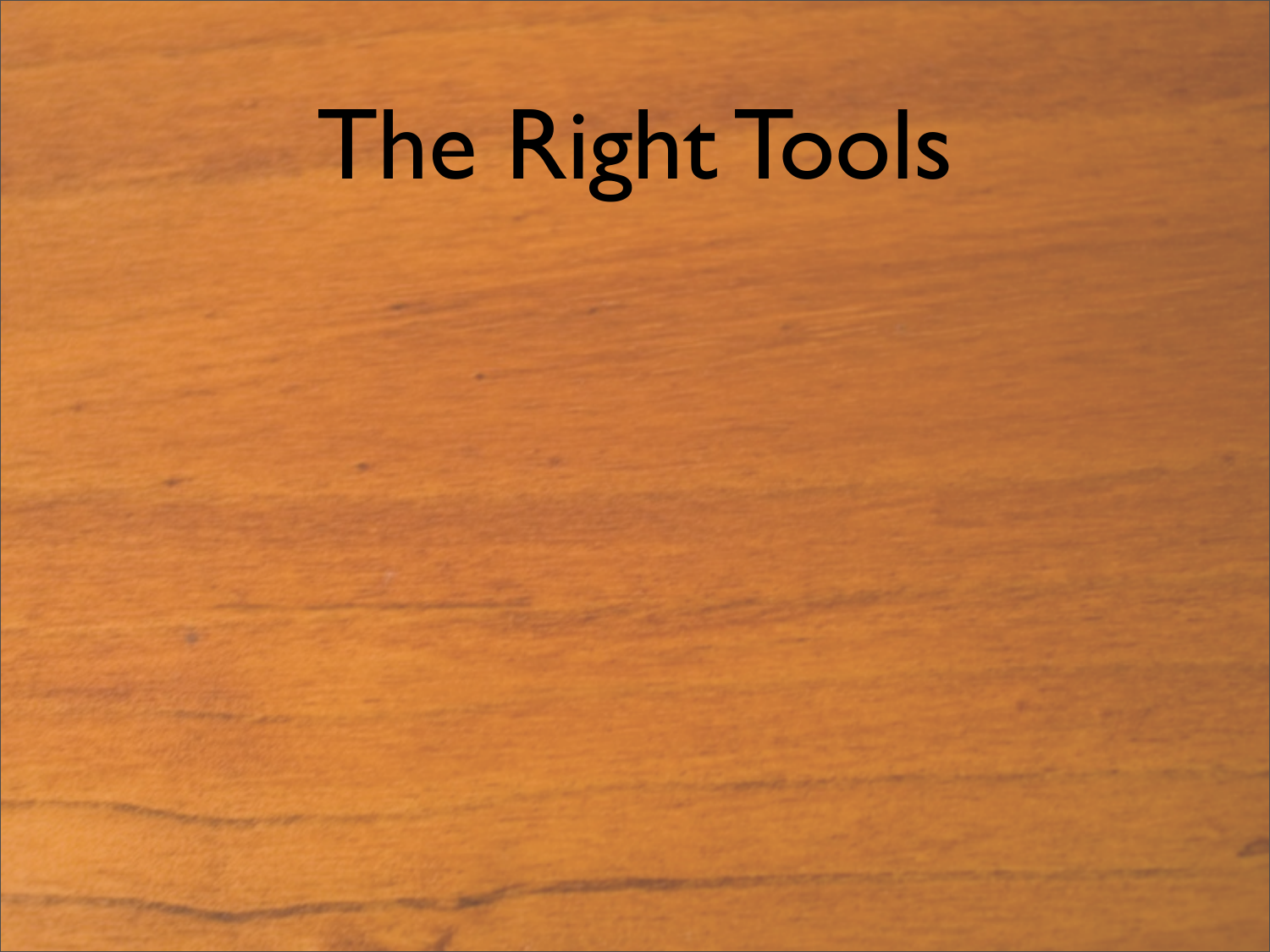## The Right Tools

- Version Control
- Knowledge Management System
- Bug/Ticket/Task tracking system
- Build System
- **Testing System**
- Development tools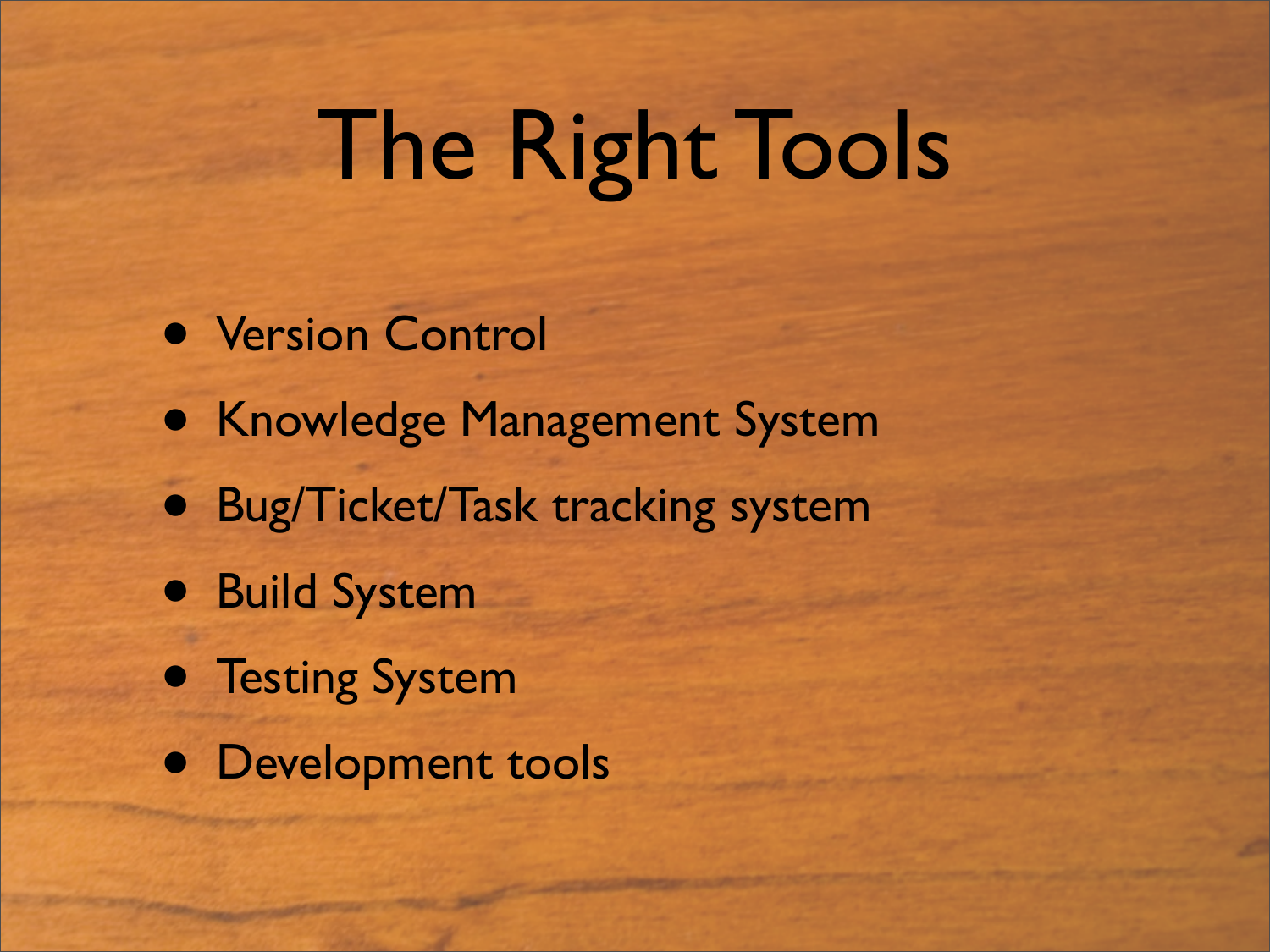#### Version Control

- Centralised (CVS, SVN)
- Distributed (Git, Darcs, Mercurial, Bazaar)
- Google for a comprehensive comparison of different systems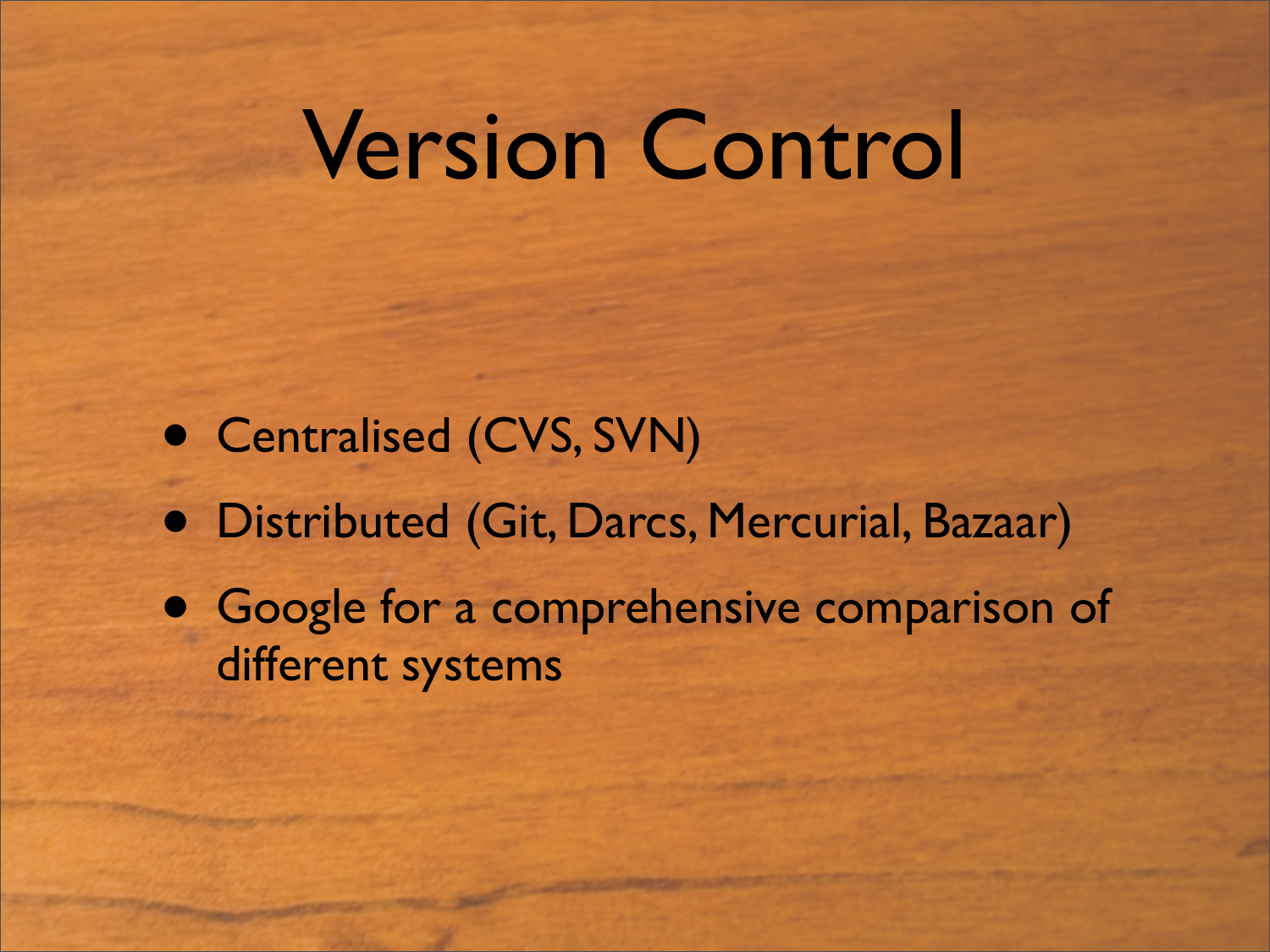#### Version Control

- Dealing with Conflicts: *"My current team has a bizarre fear of concurrent edits. Apparently they used some sort of lame source control software in the past that let multiple people edit a file, and whoever checked in last won!" - Kathryn from #linuxchix*
- Managing trees (branches, tags)
- Porting bug-fixes to different versions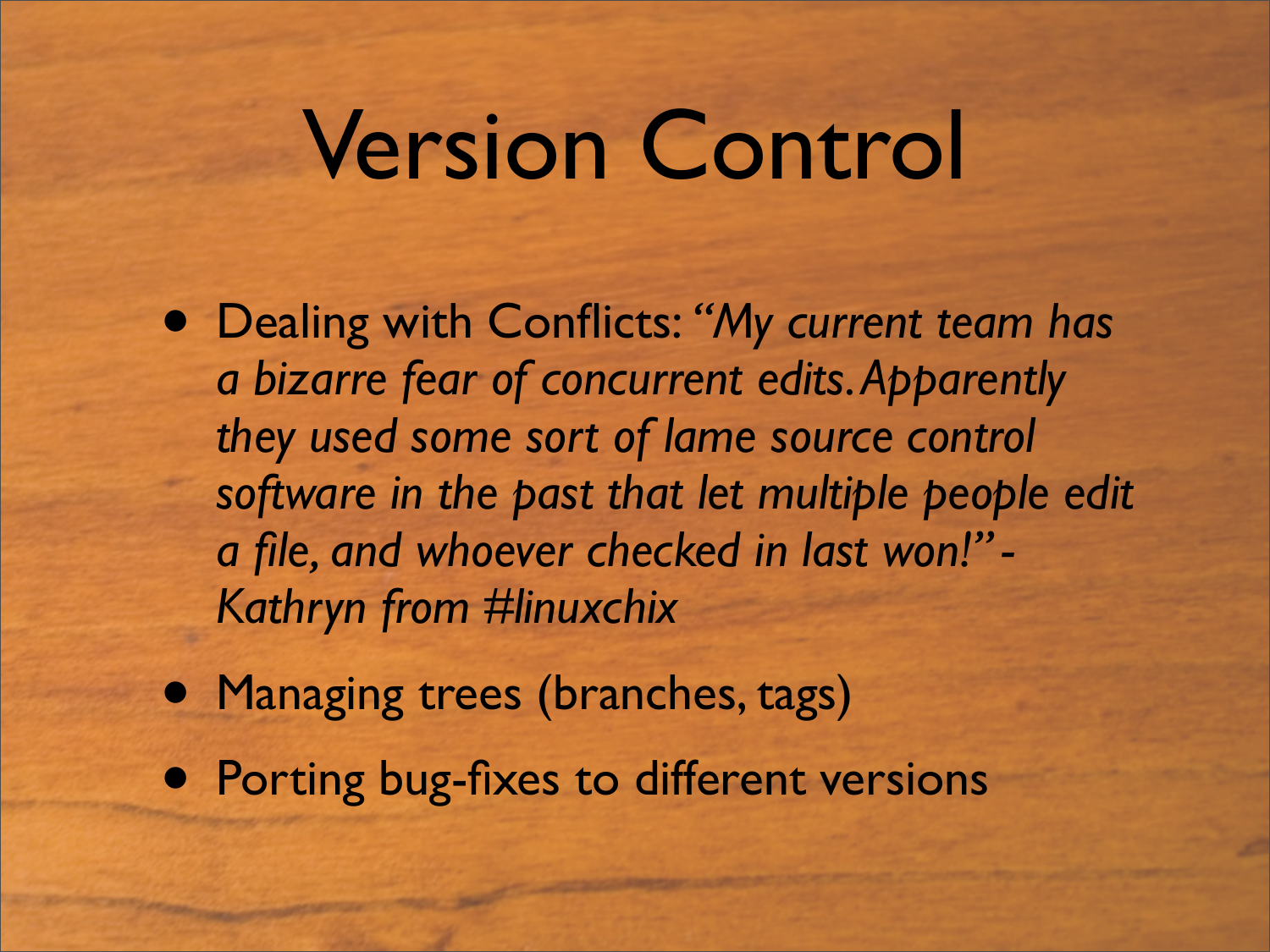## Knowledge Management System

- Any is better than none
- Wikis, Content Management Systems (CMS), Document management systems (Sharepoint), combined solutions (Redmine, fogBugz, Jira)
- Should be searchable and organisable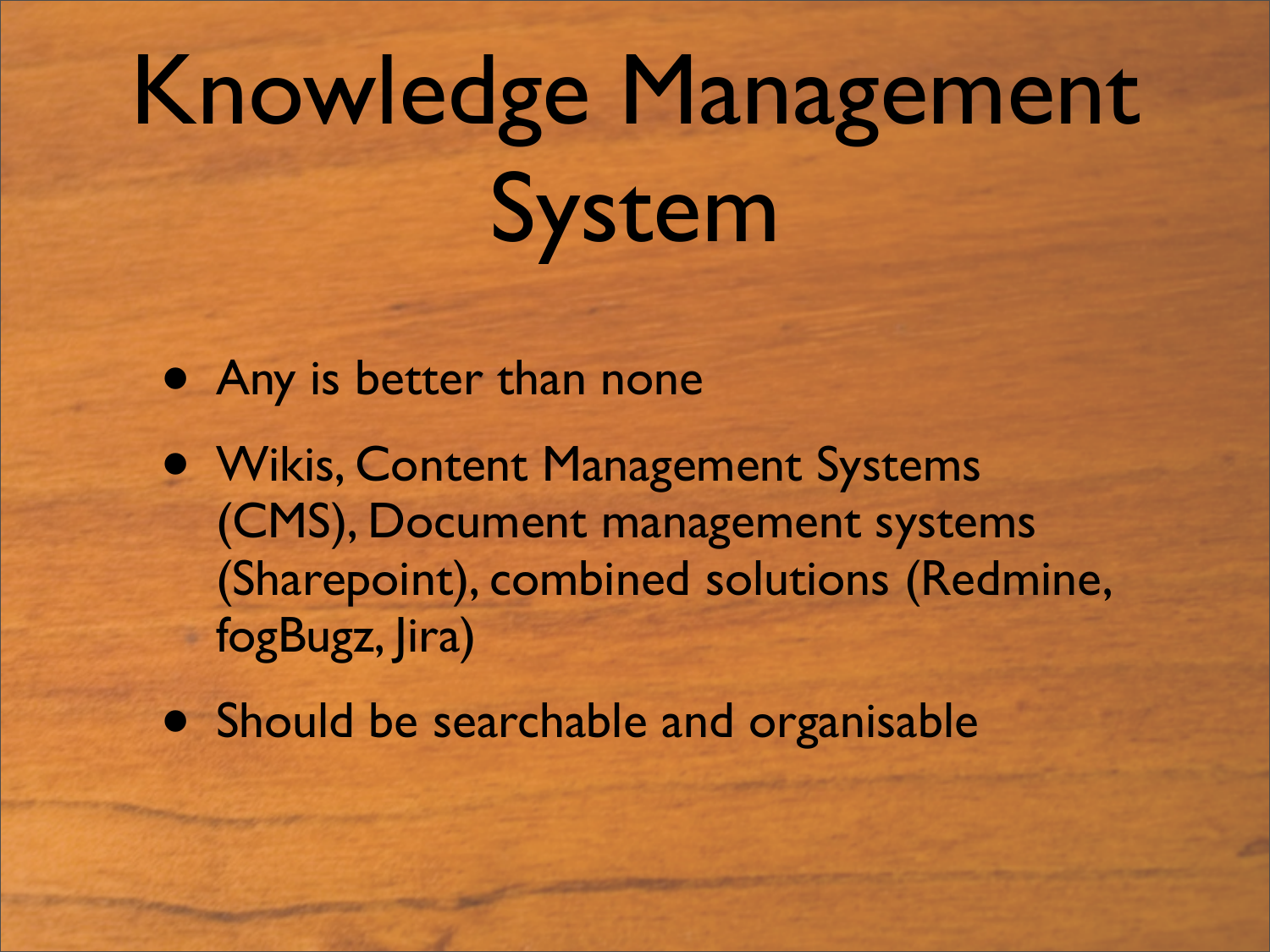## Knowledge Management System

What goes in one?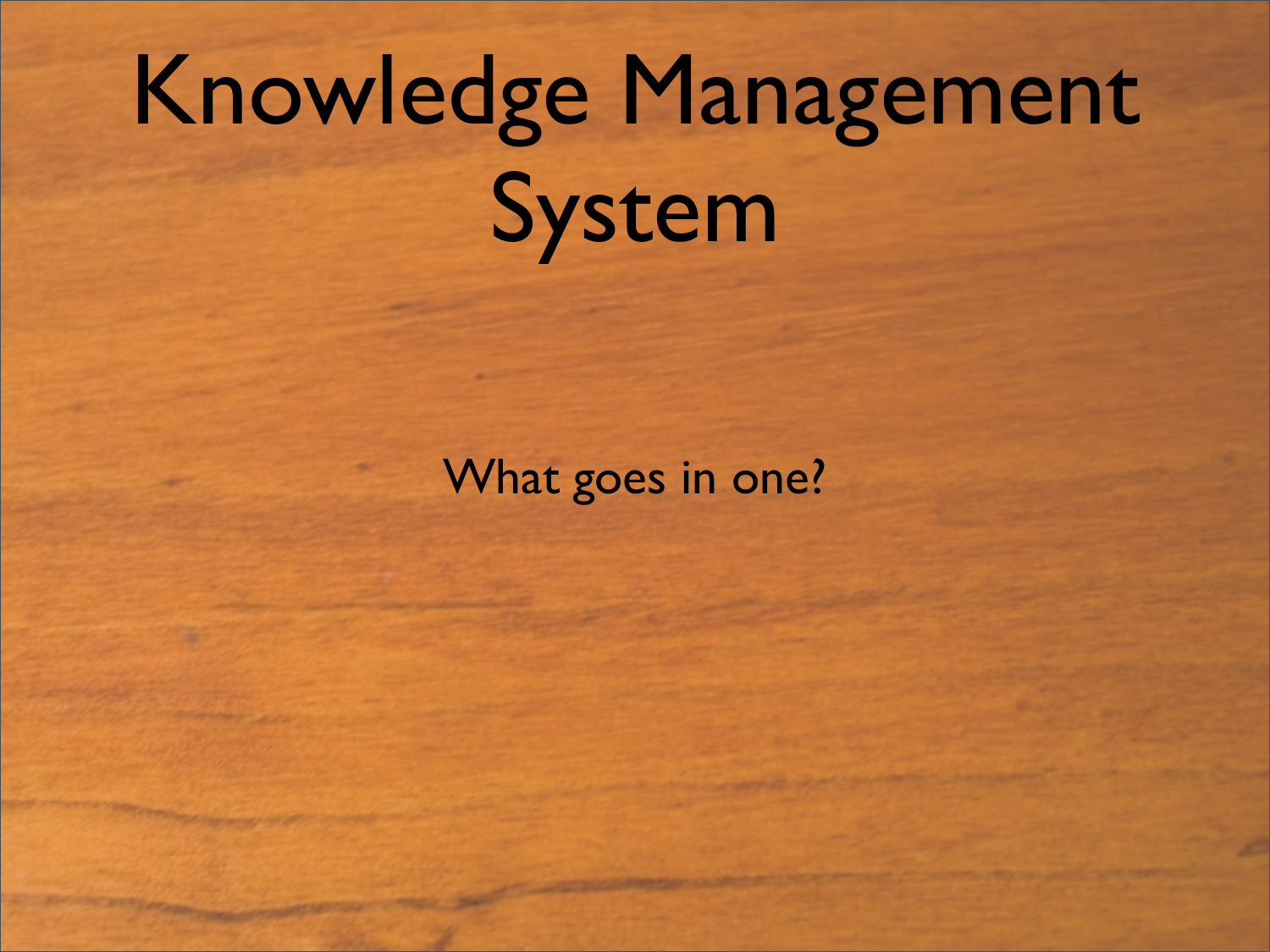## Knowledge Management System

- Specification
- **•** Important decisions
- Design documents
- Information about target platforms
- Essential information for employees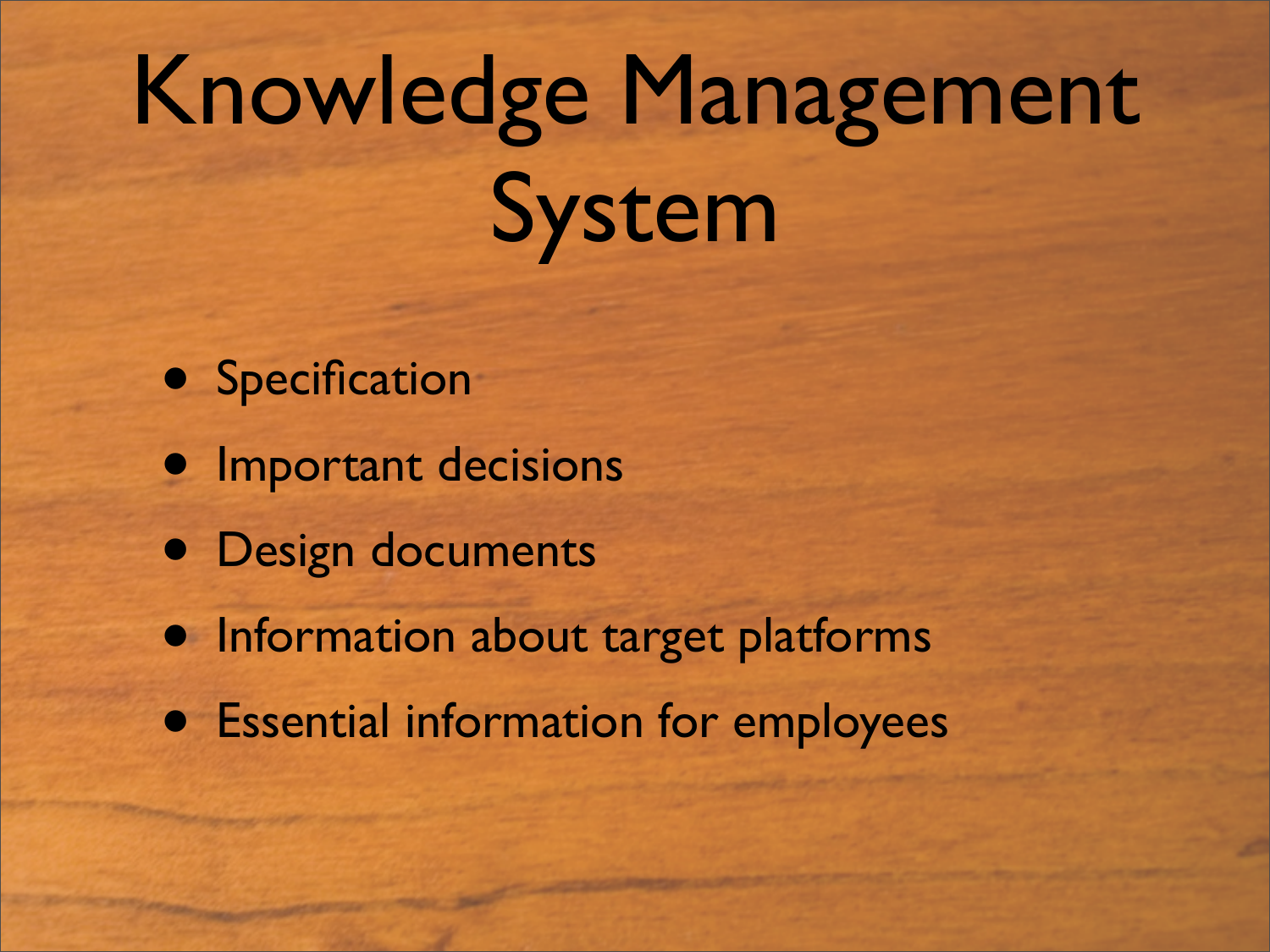## Task Tracking System

- Lets you manage Bugs, Tasks and Tickets
- **Integration with Version Control System is** useful
- Helps with project management
- Often bundled with VCS, wiki or both.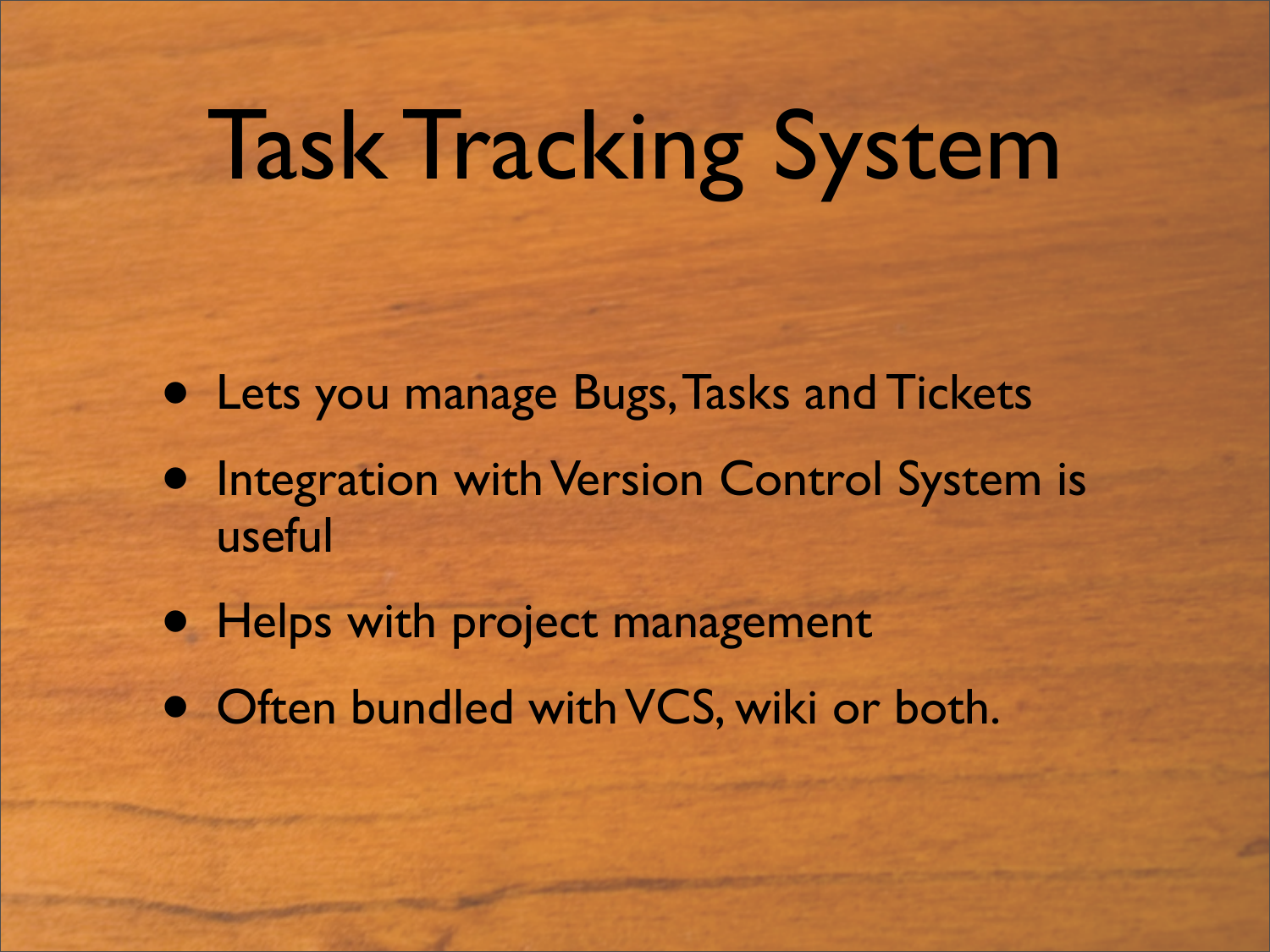### Build System

- Ideally a one-step build process
- Easy building for multiple different targets (if relevant)
- Integration with test system and version control system.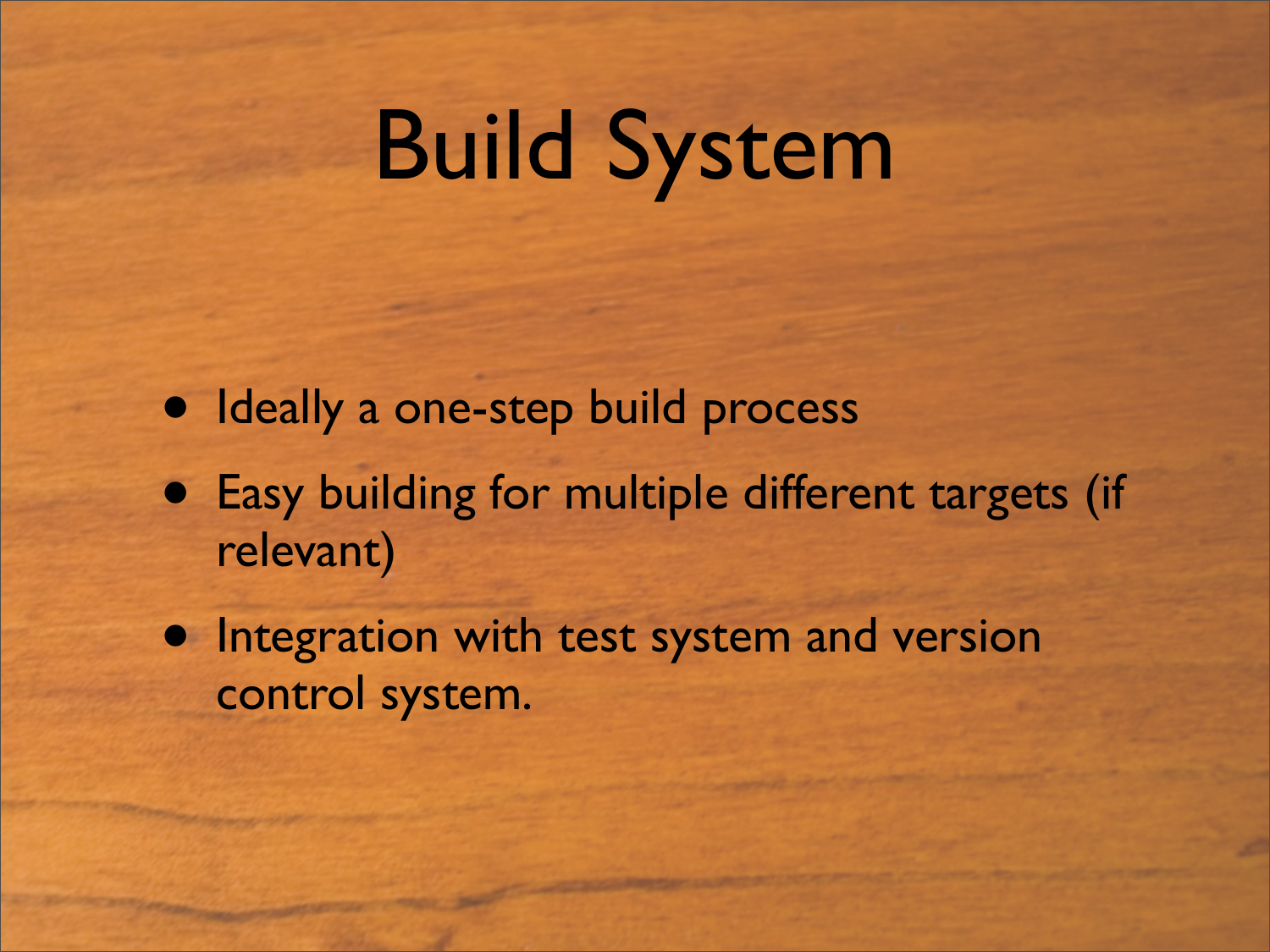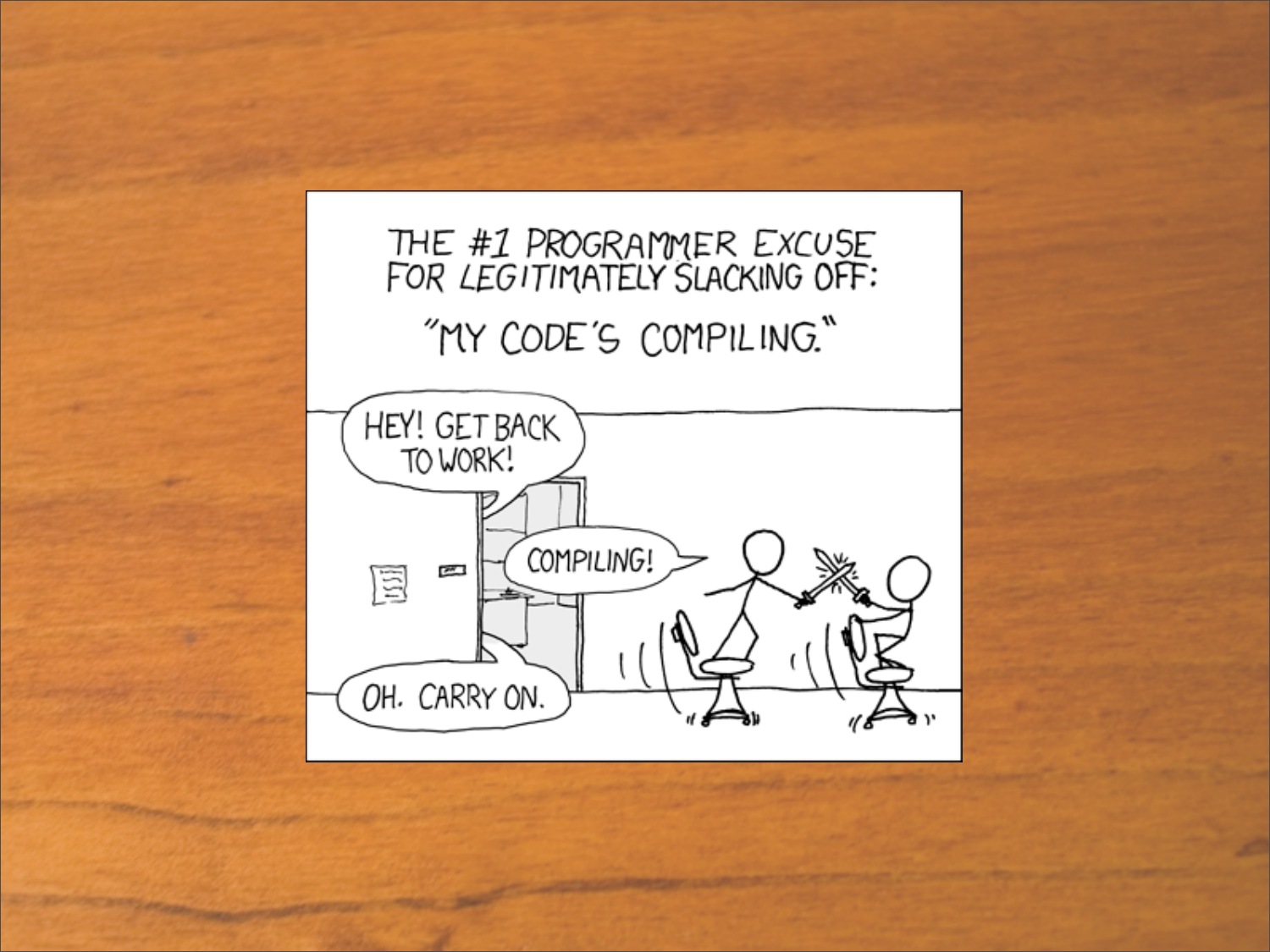## Testing System

- Ideally should be in place before you start coding
- "Continuous Integration"
- Nightly builds/Nightly tests
- Staging system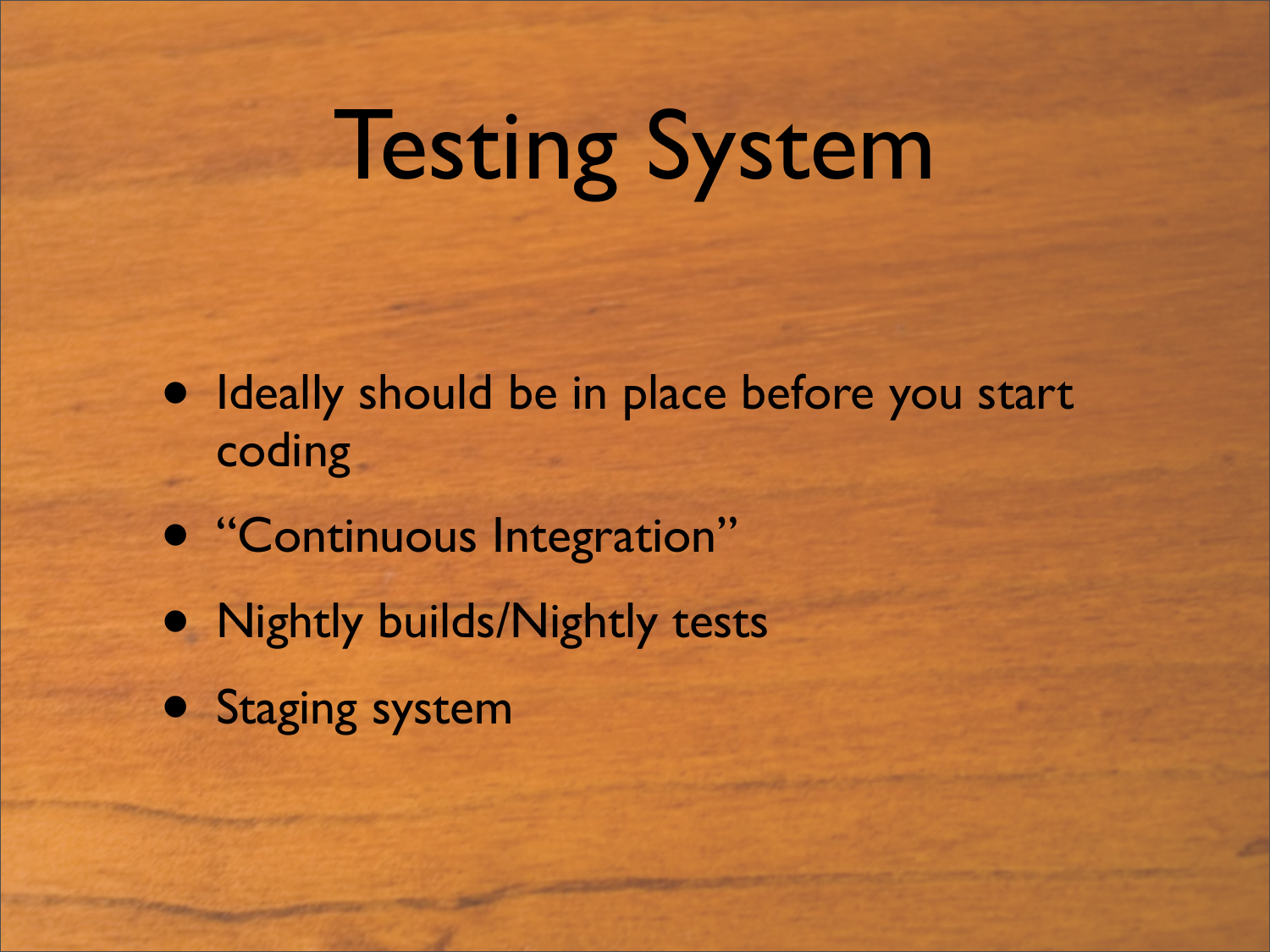# Testing System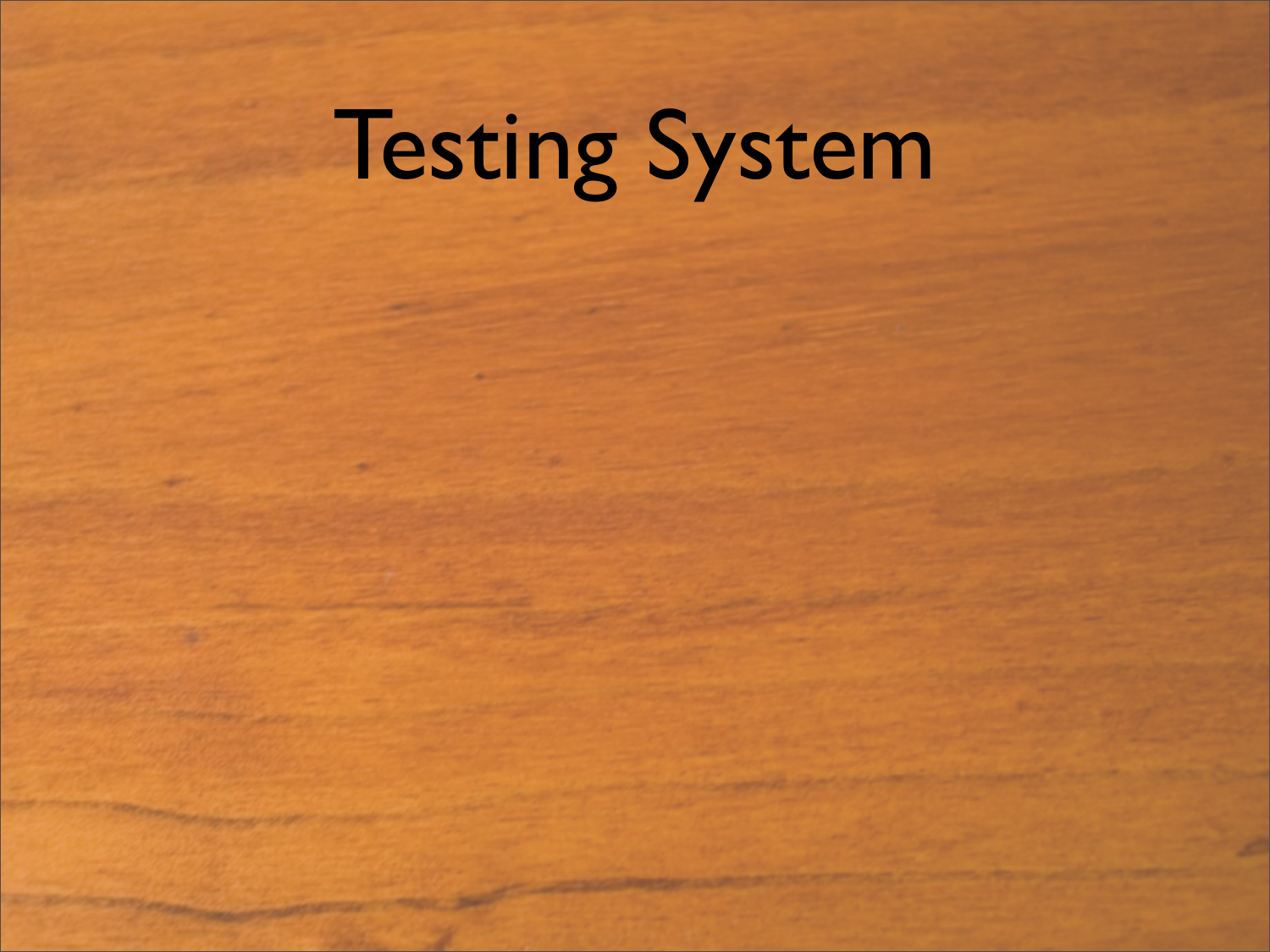### Testing System

- "Does it work?" testing run it, and see it doesn't crash straight away
- Unit testing
- Regression testing
- **Performance testing**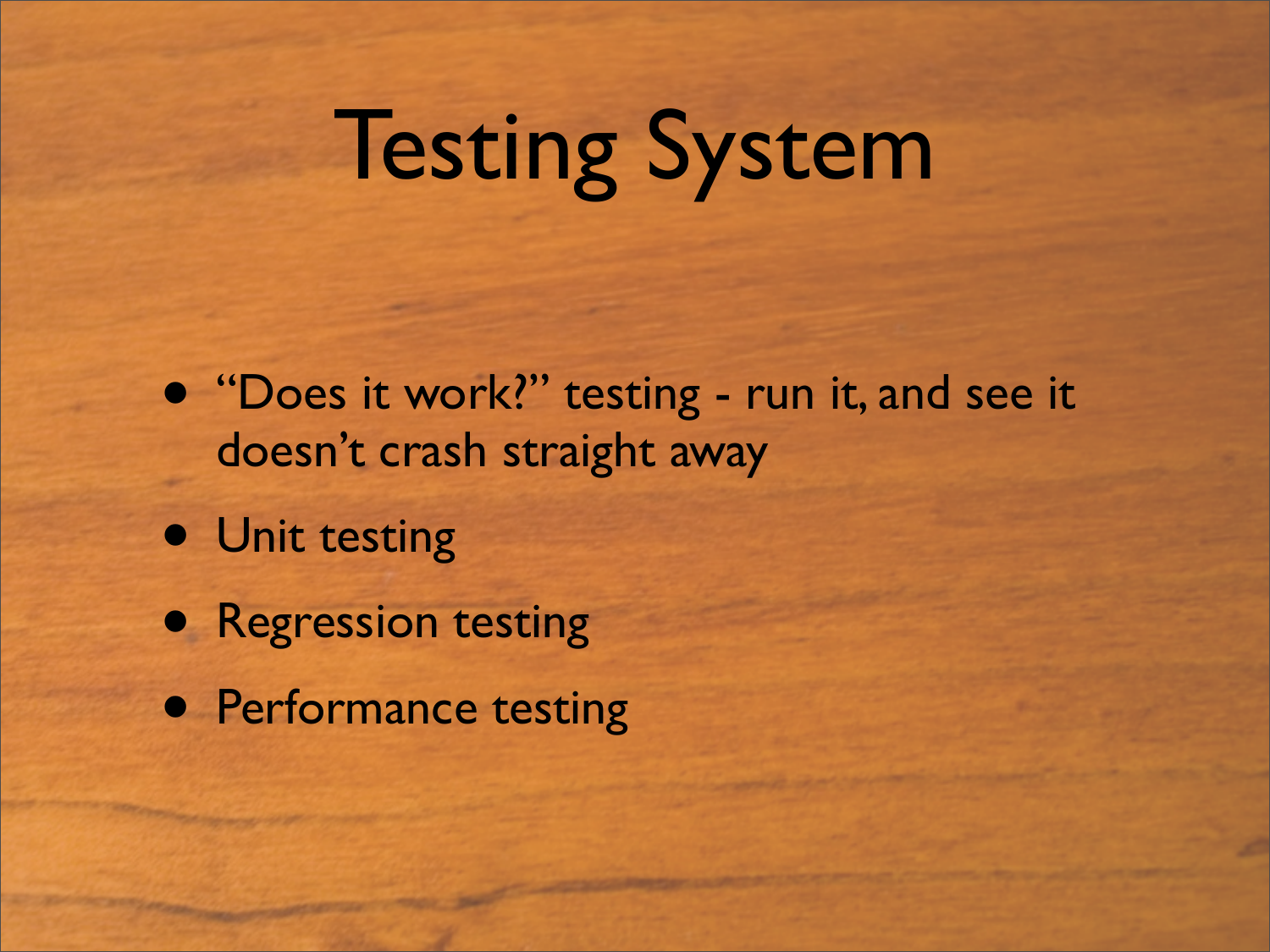#### Development Tools

- The right language for the job
- IDEs love them or hate them
- Profilers, debuggers, monitoring tools
- Network debugging tools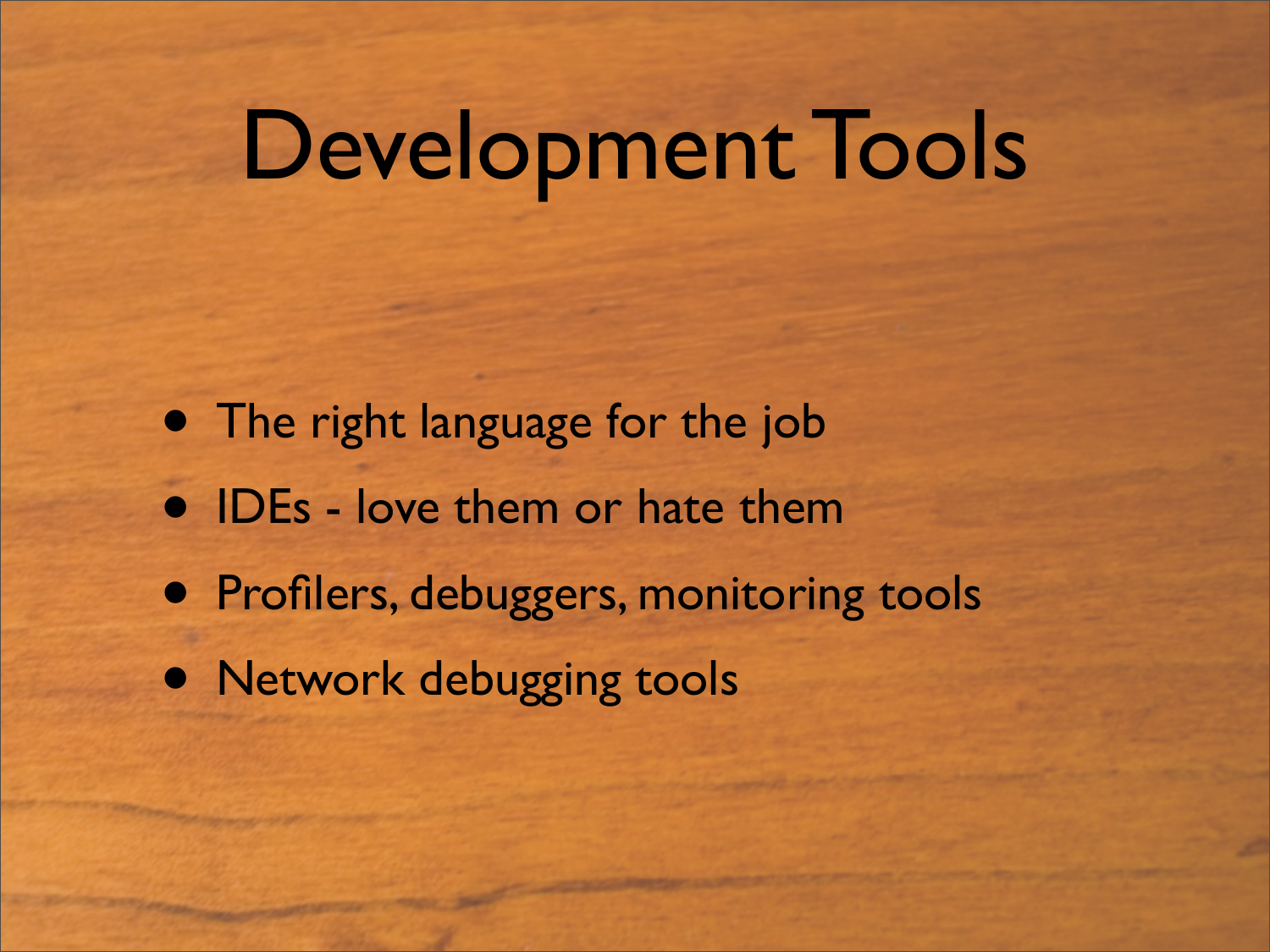#### Discussion!

• What tools make \*you\* happy? :-)